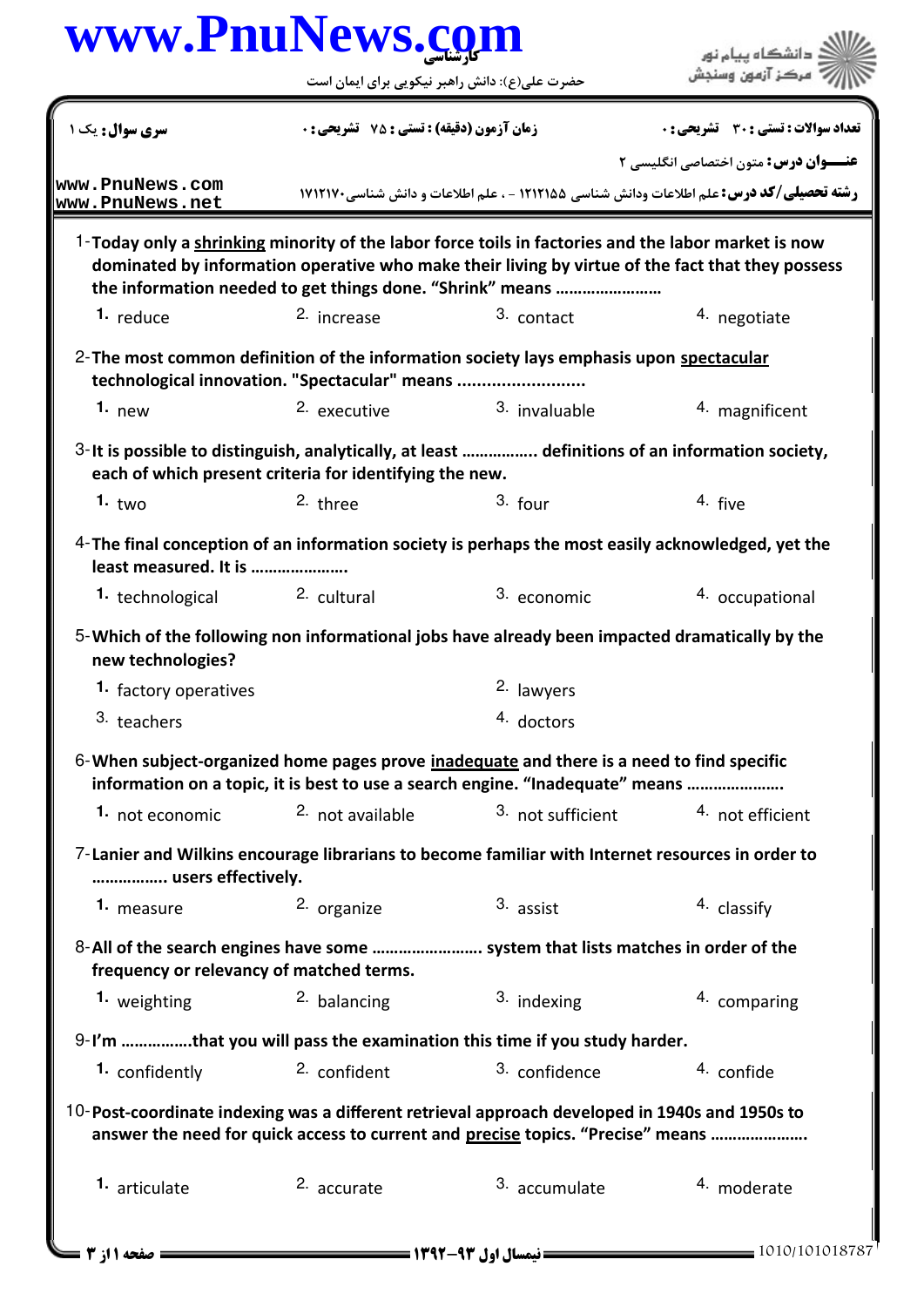|                                                                                                                                                                                                                                                                   | حضرت علی(ع): دانش راهبر نیکویی برای ایمان است      |                                                                                                                              | دانشگاه پیام نور<br>مركز آزمون وسنجش        |  |
|-------------------------------------------------------------------------------------------------------------------------------------------------------------------------------------------------------------------------------------------------------------------|----------------------------------------------------|------------------------------------------------------------------------------------------------------------------------------|---------------------------------------------|--|
| <b>سری سوال :</b> یک ۱                                                                                                                                                                                                                                            | <b>زمان آزمون (دقیقه) : تستی : 75 ٪ تشریحی : 0</b> |                                                                                                                              | تعداد سوالات : تستى : 30 ٪ تشريحي : 0       |  |
|                                                                                                                                                                                                                                                                   |                                                    |                                                                                                                              | <b>عنـــوان درس:</b> متون اختصاصي انگليسي ٢ |  |
| www.PnuNews.com<br>www.PnuNews.net                                                                                                                                                                                                                                |                                                    | <b>رشته تحصیلی/کد درس:</b> علم اطلاعات ودانش شناسی ۱۲۱۲۱۵۵ - ، علم اطلاعات و دانش شناسی ۱۷۱۲۱۷۰                              |                                             |  |
| 11-Collections of electronic text are commonly referred to as                                                                                                                                                                                                     |                                                    |                                                                                                                              |                                             |  |
| 1. fields                                                                                                                                                                                                                                                         | $2.$ records                                       | 3. search engines                                                                                                            | 4. databases                                |  |
| 12-      occur because either a word is used in a different sense in an article or the query<br>terms all appear in an article but are not related to each other.                                                                                                 |                                                    |                                                                                                                              |                                             |  |
| 1. False drops                                                                                                                                                                                                                                                    |                                                    | 2. Statistical systems                                                                                                       |                                             |  |
| 3. Venn diagrams                                                                                                                                                                                                                                                  |                                                    | 4. Stop words                                                                                                                |                                             |  |
| 13-Inventorying still requires a one-to-one relationship between items and their surrogates.                                                                                                                                                                      |                                                    |                                                                                                                              |                                             |  |
| "Surrogate" means                                                                                                                                                                                                                                                 |                                                    |                                                                                                                              |                                             |  |
| 1. call number                                                                                                                                                                                                                                                    | <sup>2.</sup> constitute                           | $3.$ author                                                                                                                  | 4. substitute                               |  |
| 14-The bibliographic universe can be managed only through unceasing interaction between                                                                                                                                                                           |                                                    |                                                                                                                              |                                             |  |
| 1. theory and practice                                                                                                                                                                                                                                            |                                                    | 2. human and computer                                                                                                        |                                             |  |
| 3. library and users                                                                                                                                                                                                                                              |                                                    | 4. works and their authors                                                                                                   |                                             |  |
|                                                                                                                                                                                                                                                                   |                                                    |                                                                                                                              |                                             |  |
| 15-       , set to be released in the third quarter of 2009, is a new set of descriptive                                                                                                                                                                          |                                                    |                                                                                                                              |                                             |  |
|                                                                                                                                                                                                                                                                   |                                                    | cataloging rules developed to replace the longstanding Anglo American Cataloguing Rules 2.<br>1. ISBD 2. FRAD 3. RDA 4. FRBR |                                             |  |
|                                                                                                                                                                                                                                                                   |                                                    |                                                                                                                              |                                             |  |
|                                                                                                                                                                                                                                                                   |                                                    |                                                                                                                              |                                             |  |
| 1. information behavior<br>3. information literacy                                                                                                                                                                                                                |                                                    | 2. information overload<br>4. information science                                                                            |                                             |  |
|                                                                                                                                                                                                                                                                   |                                                    |                                                                                                                              |                                             |  |
| successfully retrieved.<br>1. F-measure                                                                                                                                                                                                                           | <sup>2.</sup> Fall-Out                             | 3. Recall                                                                                                                    | 4. Precision                                |  |
| 16-Automated information retrieval systems are used to reduce what has been called<br>17-  is the fraction of the documents that are relevant to the query that are<br>18-The dean did not accept the  regarding change in the structure of the university's main |                                                    |                                                                                                                              |                                             |  |
| library.                                                                                                                                                                                                                                                          |                                                    |                                                                                                                              |                                             |  |
| 1. proposition                                                                                                                                                                                                                                                    | 2. propose                                         | 3. propositional<br>19-A benefit to distributed searching is that the resource-intensive tasks of indexing and storage are   | 4. propositionally                          |  |
| <sup>1.</sup> external                                                                                                                                                                                                                                            | 2. corresponding                                   | left to the respective servers in the federation. "Respective" means<br>3. internal                                          | 4. opposite                                 |  |
| 20-A digital library is a type of information  system.                                                                                                                                                                                                            |                                                    |                                                                                                                              |                                             |  |